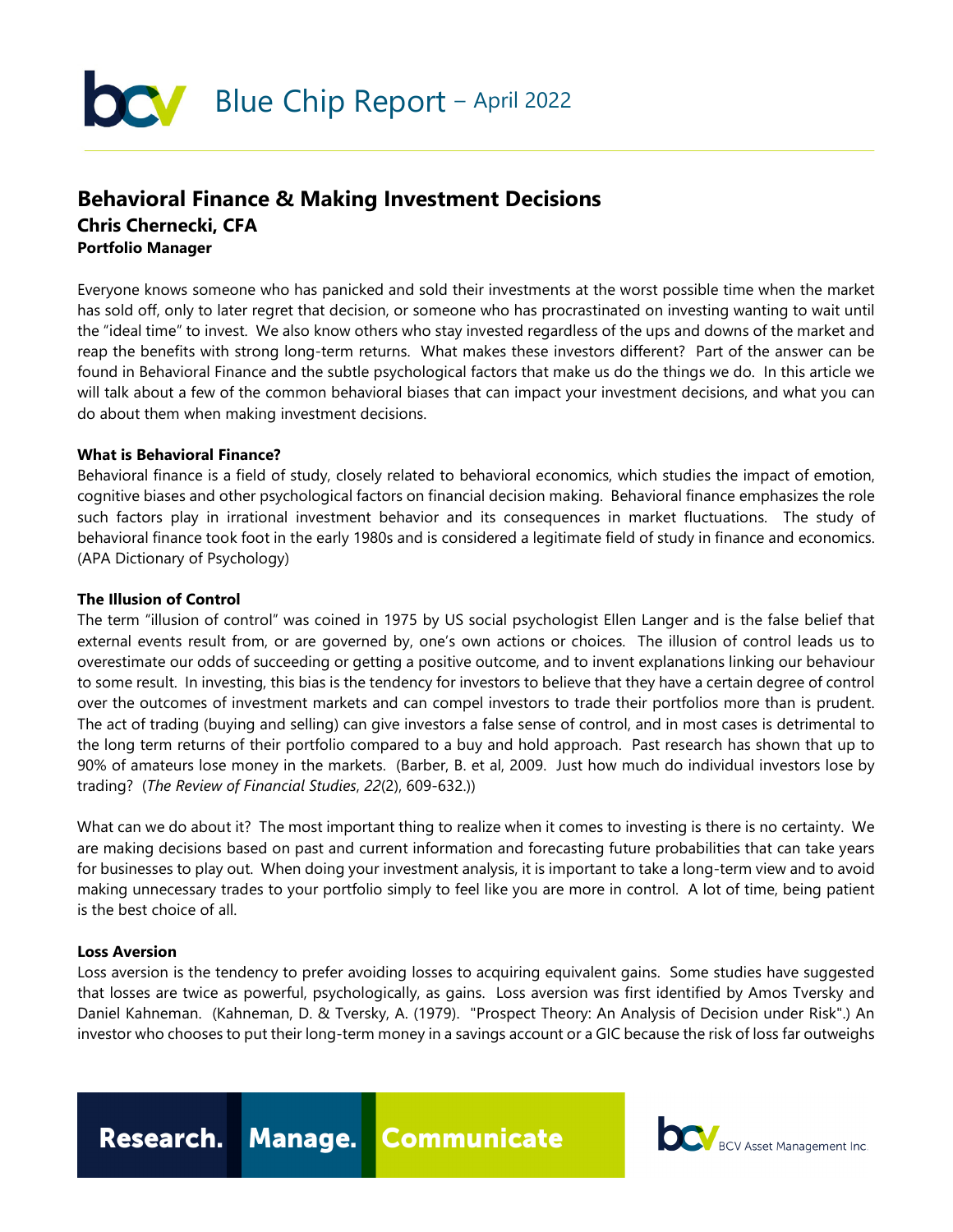the potential long-term gains of the stock market is an example of loss aversion. Investors who are more prone to loss aversion will watch the performance of their portfolios more closely and more often. They tend to be more apt to sell when a market declines or more nervous about market declines if they are high on the loss aversion scale.

What can we do about it? To combat this bias, investors must be aware of the long-term goals they desire from their investment portfolio and be aware that it is **time** in the market and **not timing** the market that allows them to build wealth. It would also serve investors well to be familiar with Myopic Loss Aversion, as discussed below.

#### **Myopic Loss Aversion**

Myopic Loss Aversion occurs when investors take a view of their investments that is strongly focused on the shortterm, leading them to react too negatively to recent losses, which may be at the expense of long-term benefits (Thaler et al., 1997). A large-scale field experiment has shown that individuals who receive information about their investment performance too frequently tend to underinvest in riskier assets, losing out on the potential for better long-term gains (Larson et al., 2016). Myopic loss aversion is a form of myopic behaviour which is based on the pursuit of short-term results and actions focused on what one wants now (or one fears in the moment), without considering any future consequences.

What can we do about it?The most important thing you can do as an investor who tends to focus on the short-term news and events and short-term stock fluctuations is to remind yourself that you are investing for the long term and that stocks will fluctuate, at times significantly, in the short-term. Shifts in the market in the short-term should not be cause of panic. During times of volatility, seasoned investor Warren Buffett says it is best to stay calm and to stick to the basics, buy-and-hold for the long term. Buffett shared in his 2017 Berkshire Hathaway shareholder letter the following 19<sup>th</sup> century poem by Rudyard Kipling "If" - which helps illustrate this point:

*If you can keep your head when all about you are losing theirs ... If you can wait and not be tired by waiting ... If you can think – and not make thoughts your aim ... If you can trust yourself when all men doubt you ... Yours is the Earth and everything that's in it.*

## **Confirmation Bias**

Confirmation bias is the tendency to search for and recall information in a way that confirms or supports one's prior beliefs or values. (Nickerson, Raymond S.,1998 "Confirmation bias: A ubiquitous phenomenon in many guises", *Review of General Psychology*) People display this bias when they select information that supports their views, ignoring contrary information. We tend to think of ourselves as open-minded and interested in finding the facts and truth, but many experiments have confirmed that people tend to test hypotheses in a one-sided way, by searching for evidence consistent with their pre-held beliefs. (Kunda, Ziva, *Social cognition: Making sense of people*, MIT Press, 1999)

What can we do about it?Be careful not to spend all your time focused on the positives or supporting ideas of your views or beliefs and challenge yourself to focus on the potential negatives too. Having an independent peer group such as a financial advisor or investment manager you trust to review your ideas and provide feedback without the knowledge of where you may stand on the subject is important for a more neutral perspective.

## **Familiarity Bias**

Familiarity bias simply describes the tendency of people to return to what they know and are comfortable with. It discourages affected people from exploring new options and may limit their ability to find an optimal solution. ("10



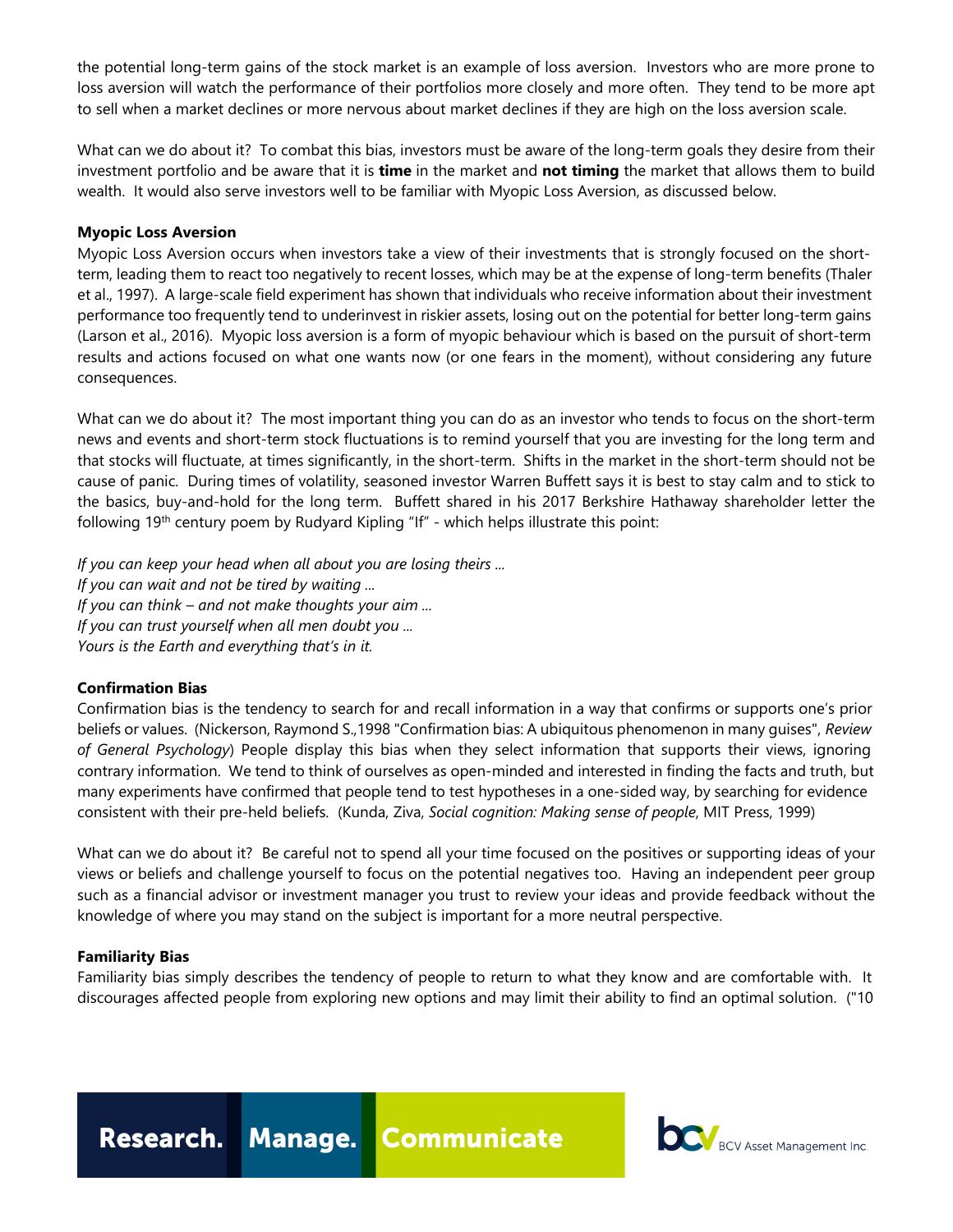cognitive biases that can lead to investment mistakes". *Magellan Financial Group*. Retrieved September 21, 2020.) Investors with familiarity bias tend to focus only on what they know and are familiar with. This is not necessarily a bad thing in that the investor should be knowledgeable about the stocks or sectors that they follow but if taken to an extreme can cause an investor to only focus on those securities or sectors that they are most comfortable with which can potentially lead to an investment portfolio with an inappropriate asset allocation and a greater risk of loss.

What can we do about it?In everyday life, have a little fun with this bias and challenge yourself to try new things or different approaches to doing things that you otherwise may not have tried. Maybe take another route home from work or order something different off the menu. This will train your brain to be open to the unfamiliar and you may surprise yourself with what you discover. As it relates to investing, ensure you have an investment policy and framework for investing that is diversified across several sectors and asset classes and be mindful of your own bias and comfort zone that could cause you to be taking excessive risk in one area or another simply due to familiarity.

# **Conclusion**

We touched on only a few of the behavioral biases that researchers have uncovered over the last several decades. It seems that people are not as rational in their decision making as we may have thought, and that subliminal biases could be driving or at least influencing many of the decisions that we make in life. The good news from all of this is gaining more awareness. The better job we can do as individuals to be aware of our own biases, the better job we will be able to do with the important decisions not only with our investments but in life.

# **Global Energy Security – The Accelerated Green Transition Duncan MacDonald, CPA Associate Portfolio Manager**

First and foremost, we would like to begin by extending our thoughts to those impacted by Russia's unprovoked invasion of Ukraine. We have been deeply saddened by the size and scale of the humanitarian disaster brought on by these events and continue to hope for a resolution to this devastating and tragic conflict. While our immediate concern is with those directly impacted by this horrible conflict, there have also been many questions regarding the economic consequences of these events, most notably what it means for capital markets and global energy security.

In the opening weeks of the conflict, oil prices surged to their highest level since 2008 as concern around global energy supply has been called into question. The impact of this sudden volatility has been felt by consumers around the world as fuel prices have surged, and increased transportation costs add to already above average inflation across a range of sectors. The driving force behind this sudden instability in global energy prices is Russia's position in global oil and gas production. Russia is the world's third largest oil producer, and largest oil exporter to global markets with 60% of exports going to OECD Europe. Furthermore, Russia currently accounts for 40% of the European Union's natural gas imports used for heat and power.

As the international community coordinates economic sanctions to be imposed on Russia, the biggest challenge for Europe is overcoming their dependence on Russian energy supply without causing an energy crisis at home. The objective of overcoming this reliance is two-fold: 1) economically hit Russia where it hurts most, and severely hamper their financial/economic ability to wage war, and 2) improve energy independence, security, and stability across Europe and the world. What is clear is that Europe now recognizes the urgent need to move away from their reliance on Russian oil and gas with Germany halting Nord Stream 2, the United Kingdom banning the import of Russian oil by the end of 2022, and EU leaders agreeing in principle to eliminate the bloc's dependence on Russian energy by 2027.